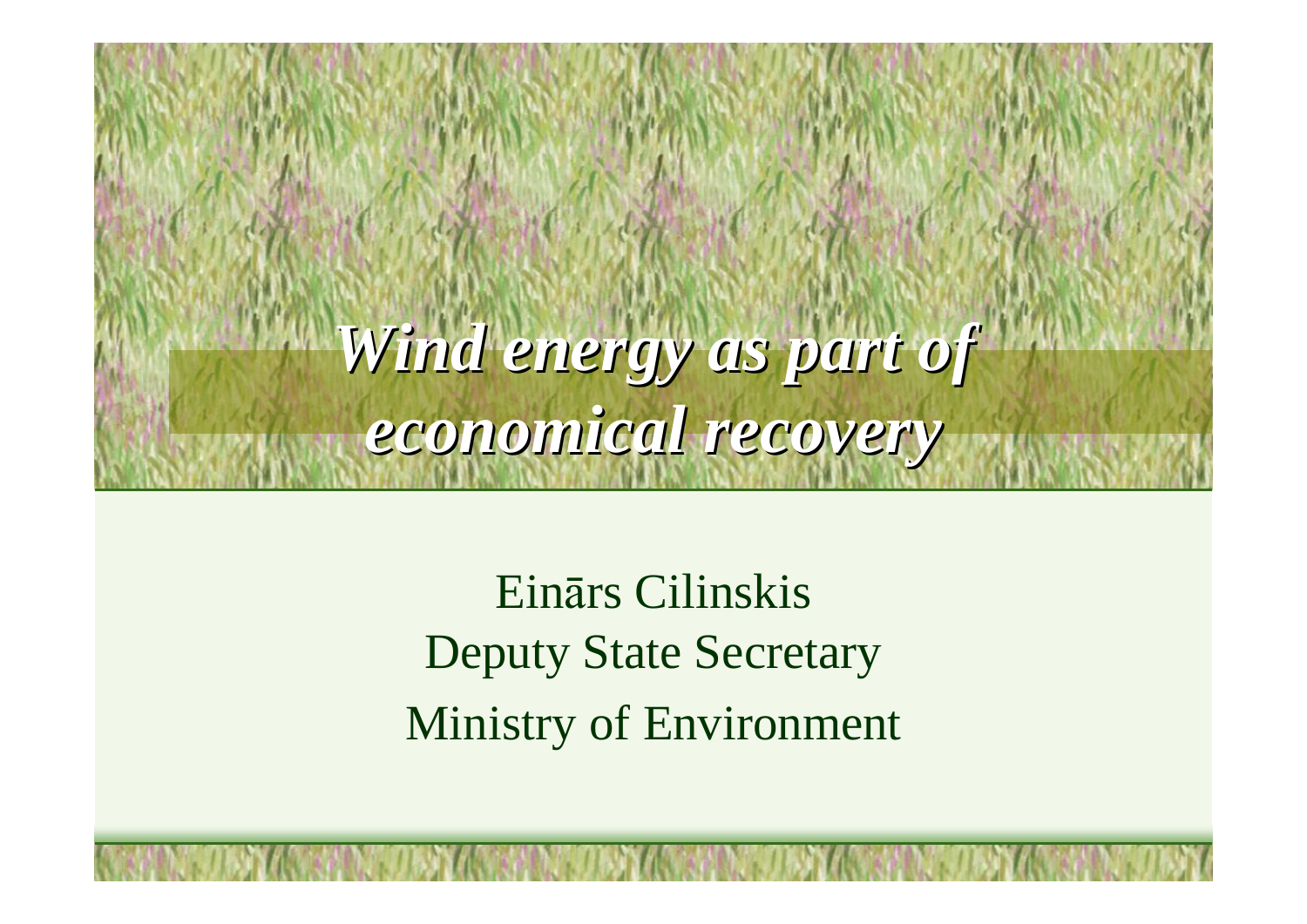*Current world situation*

and the basic of means the top

Wind energy is increasingly becoming an international business sector, spreading beyond its original markets in a few European countries, India and the United States. The major manufacturers and project developers now operate across all five continents.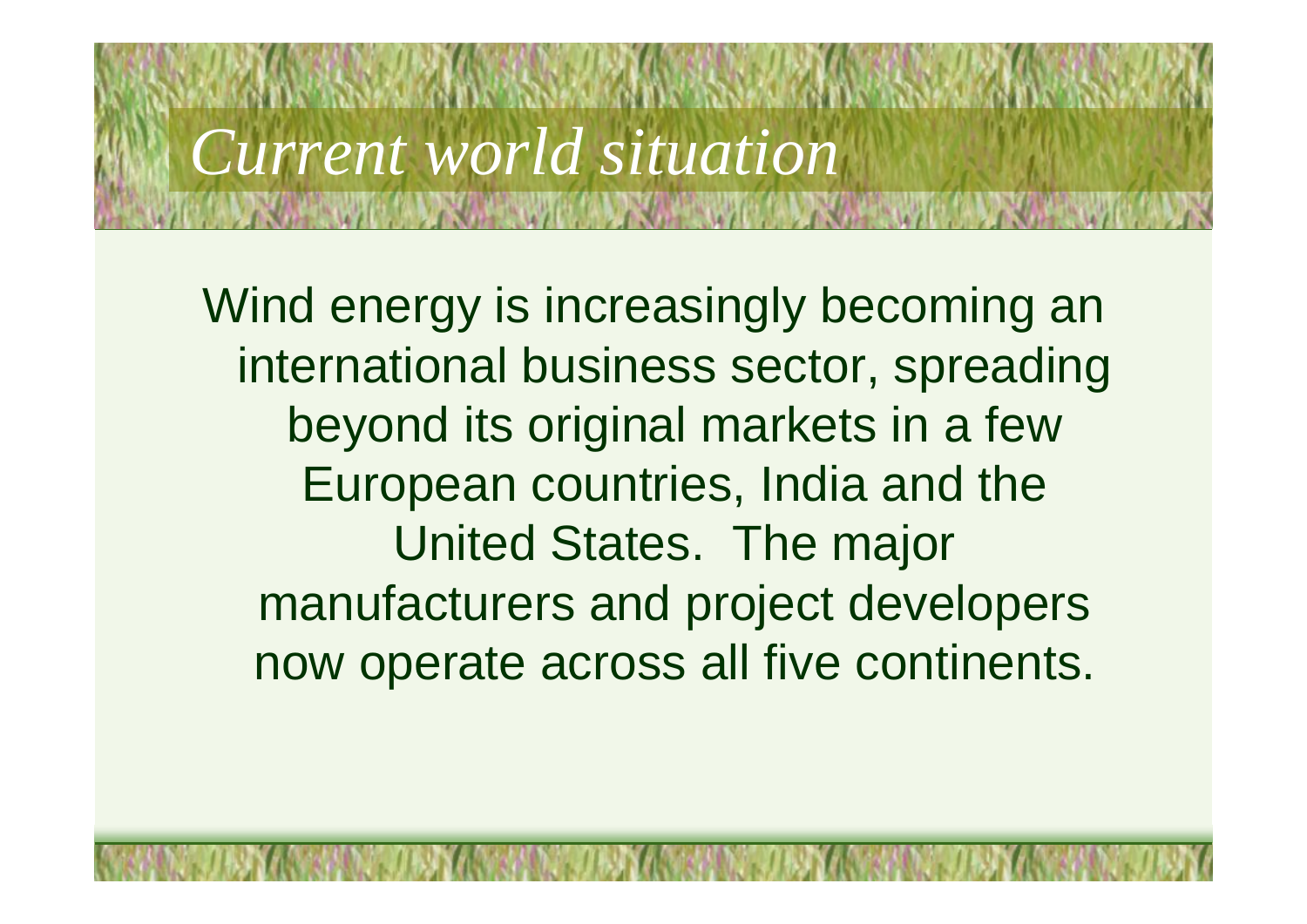## *Some figures*

*PASSED CAR SERVICE CAR* 

## **Wind energy is the fastest growing energy source in Europe**

- Installed capacity in EU 2008.g. 8484 MW
- Total capacity at the end of 2008.g. 65933 MW
- Total capacity in Latvia 29 MW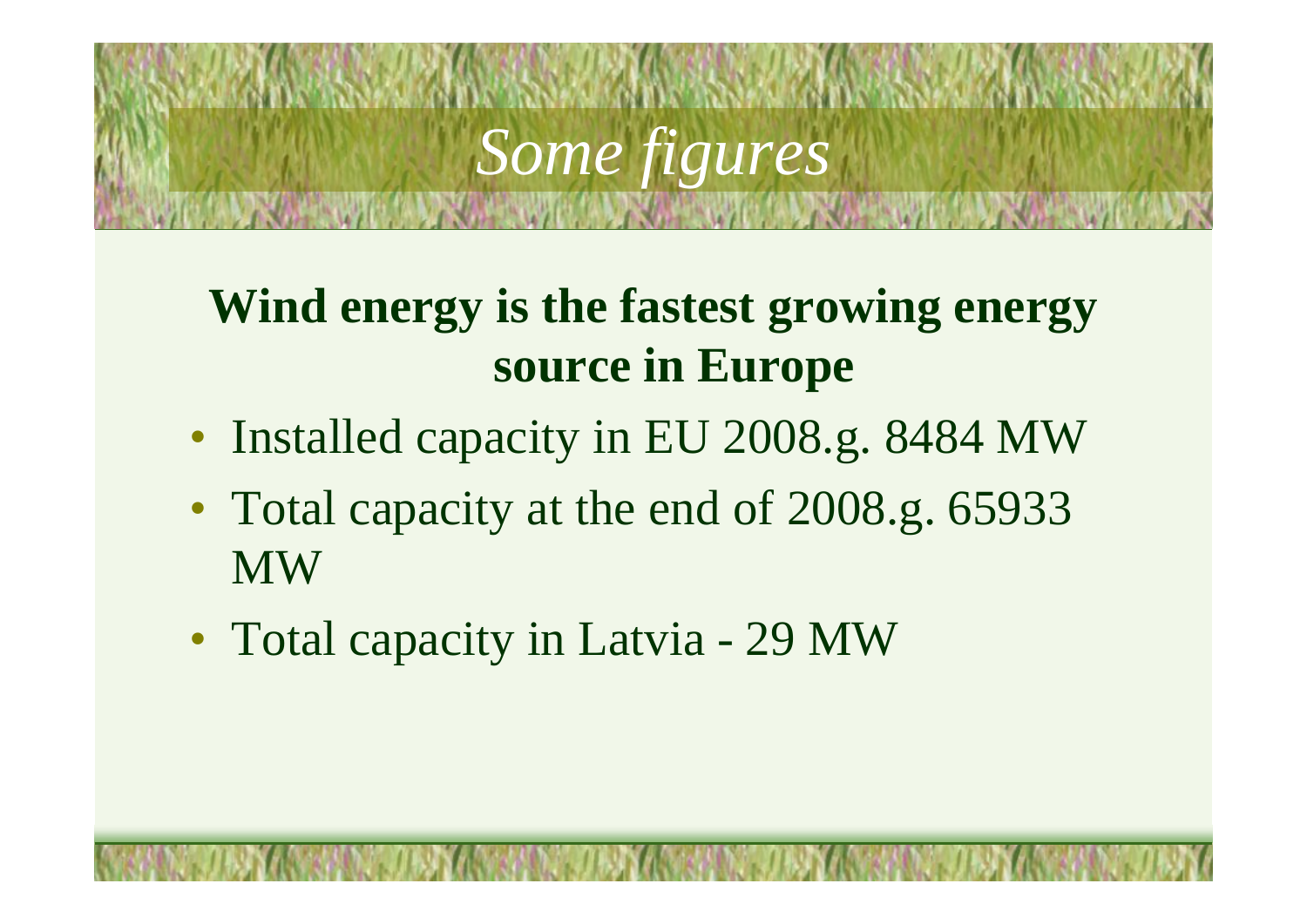*NEF: triple crisis*

• Nef (New economics foundation) **A Green New Deal: Joined-up policies to solve the triple crunch of the credit crisis, climate change and high oil prices. [http://www.neweconomics.org/gen/z\\_sys\\_](http://www.neweconomics.org/gen/z_sys_) publicationdetail.aspx?pid=258**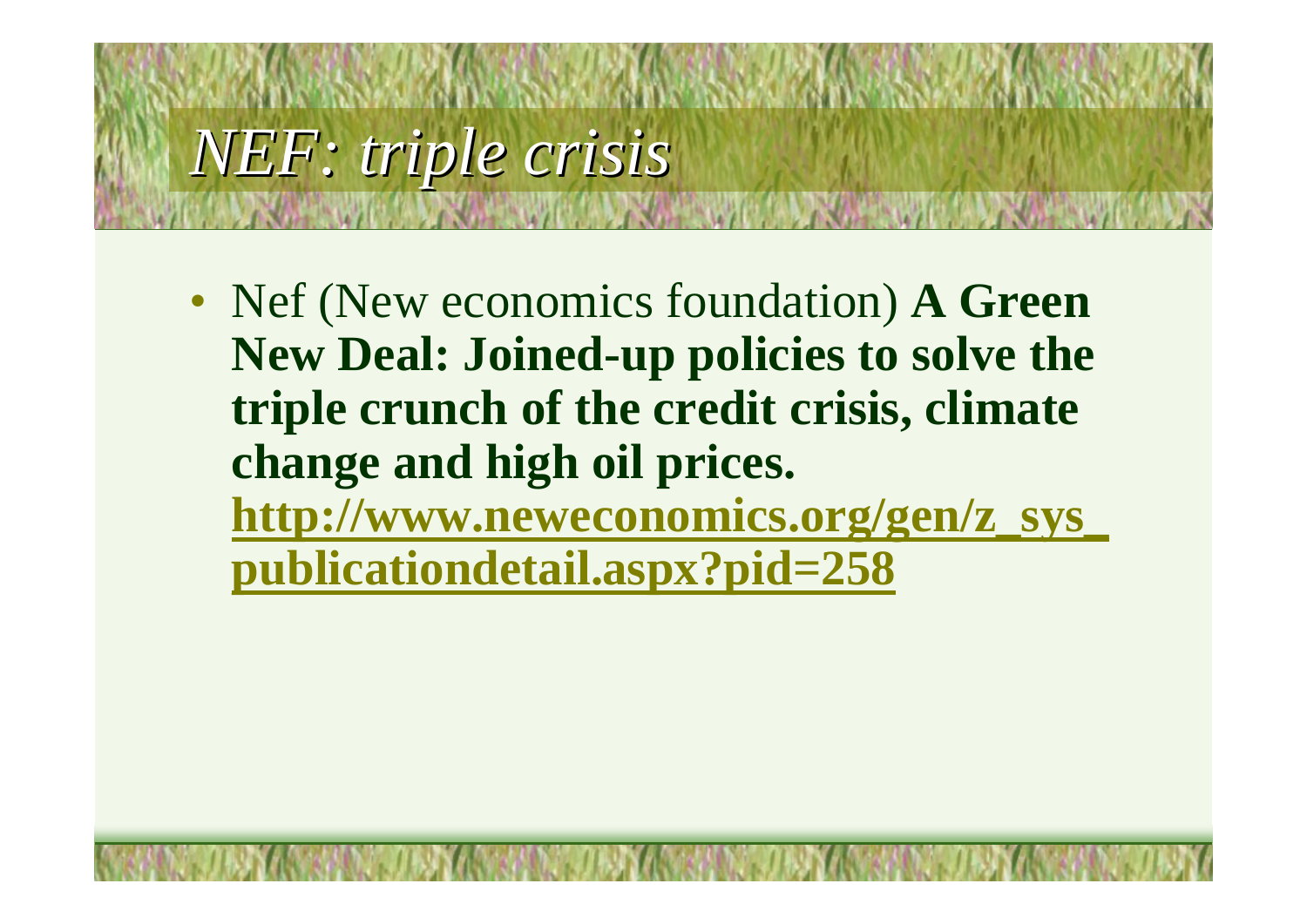*Edenhofer and Stern report for G20*

- Ottmar Edenhofer, Lord Nicholas Stern Towards a Global Green Recovery. Recommendations for immediate G20 action [http://www.pik](http://www.pik-)potsdam.de/globalgreenrecovery
- Nicholas Stern A Blueprint for a Safer Planet. The Bodley Head. London, 2009 246 p.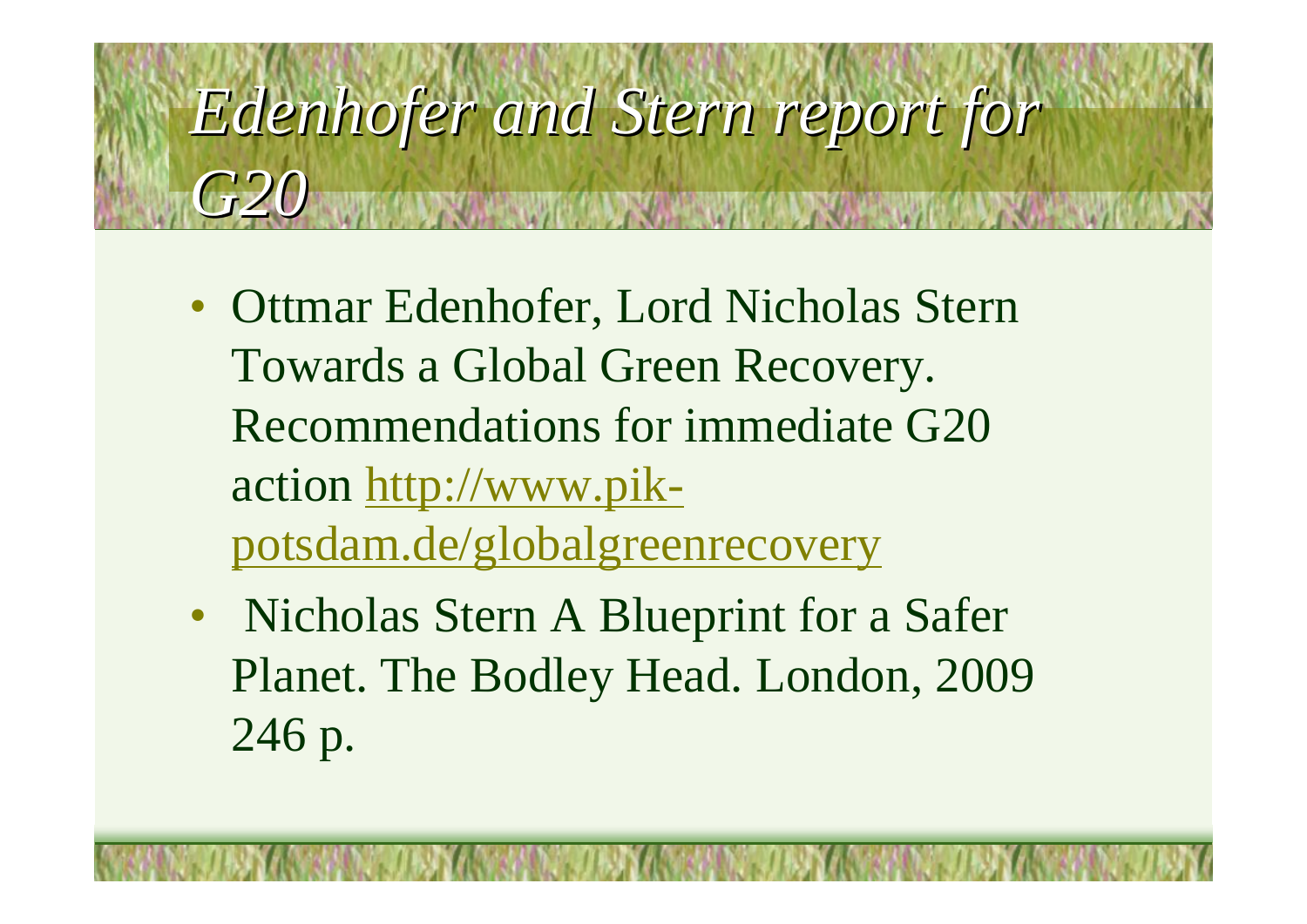## *Proposed governmental priorities*

- Improving energy efficiency;
- Upgrading the physical infrastructure of the economy to make it low carbon;

**MARKA MARKA MARK** 

- Supporting clean technology markets;
- Initiating flagship projects;
- Enhancing international research and development;
- Incentivise investment for low carbon growth;
- Co-ordinating G20 efforts.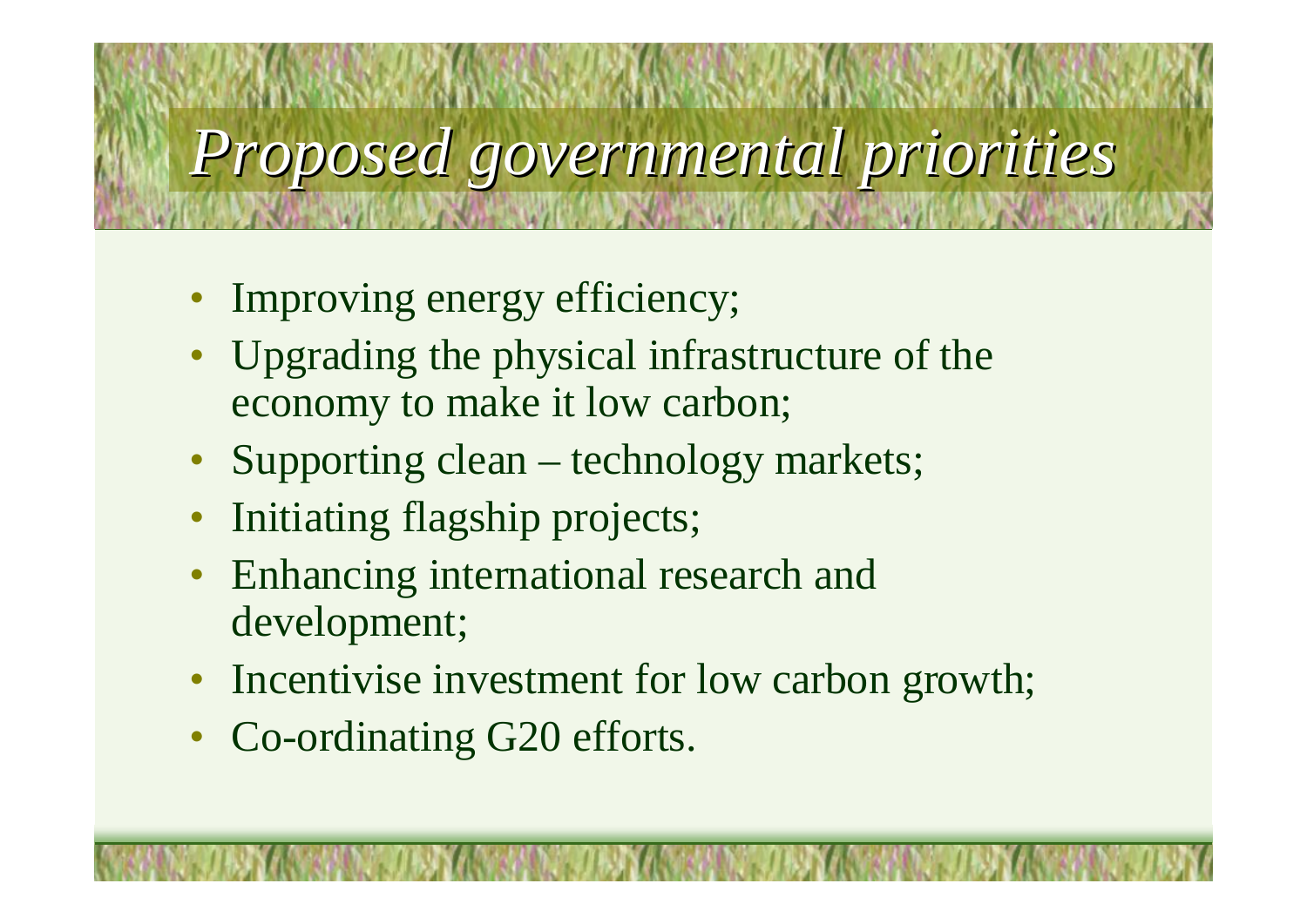*Some of the proposals*

- Extra liquidity to firms and consumers in the form of expansion of credit;
- Governments increase their spending on public procurement (including retrofitting buildings);
- Tax cuts;
- PPP will be crucial;
- •Setting appropriate standards and regulations (energy efficiency)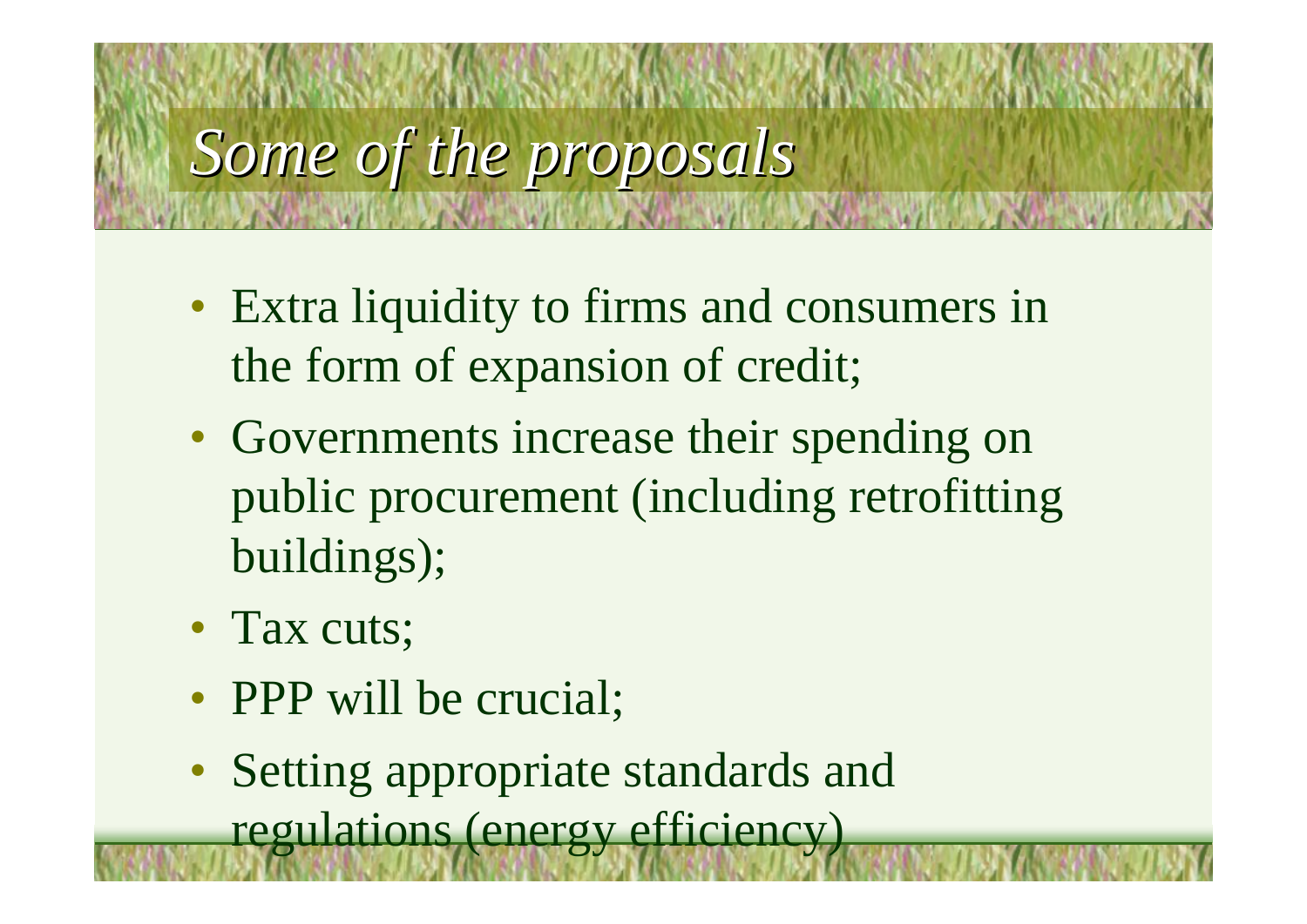*Barriers for wind energy development*

where you will have a few the first wind the hand of

- Administrative and legislative barriers (specially for offshore)
- Financial
- Technological
- Information for public (problem of previous corruption schemes)
- Lack of discussion, conflict with other interests – nature, shipping etc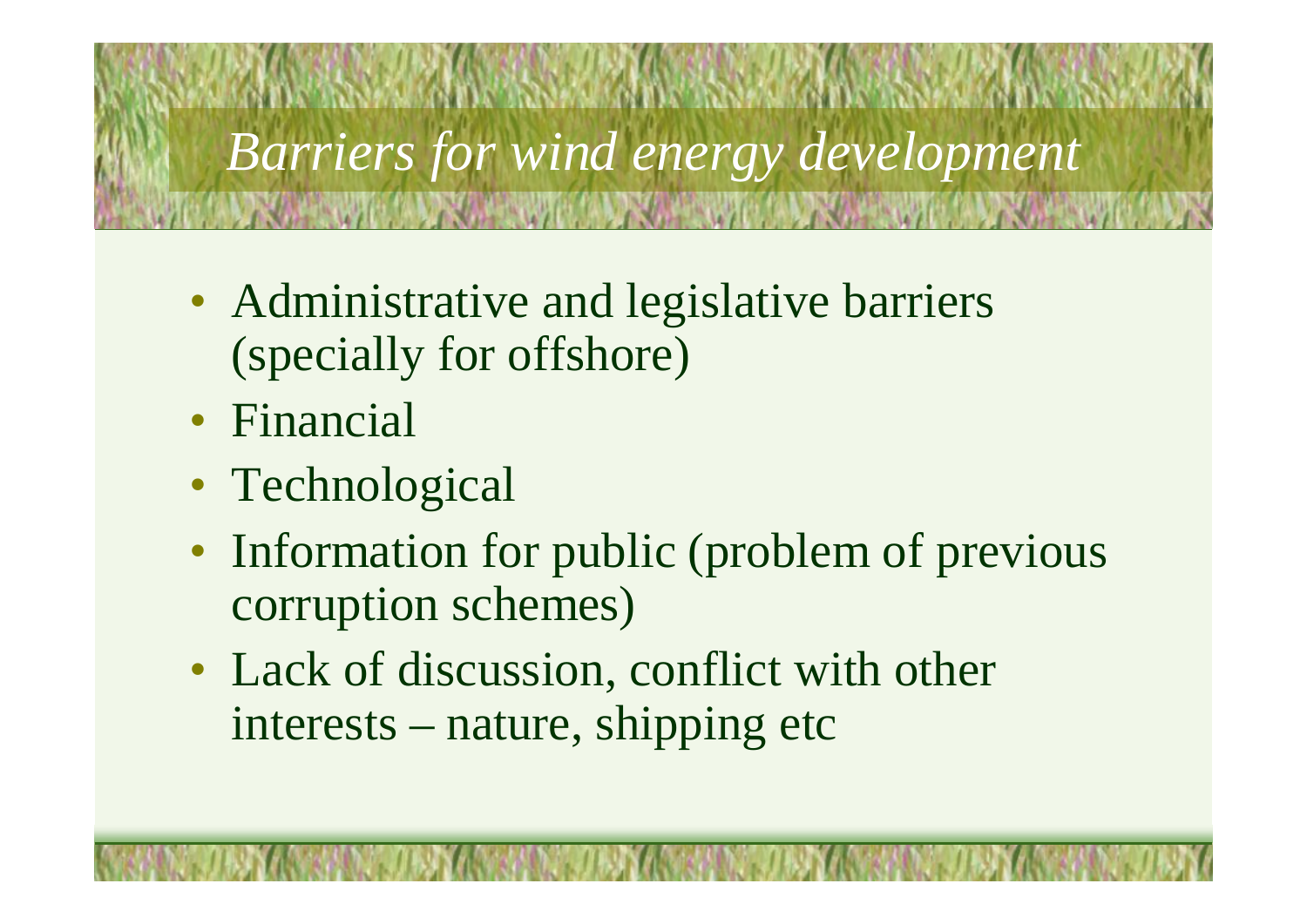*Green investment scheme*

The have come have a me have come

- –Earmarking 40 million of AAUs to be potentially available during the first commitment period
- –The law passed December 2007 and the key secondary legislation in 2008/2009
- –First pilot transaction of 10 million AAUs is finalized first part of 2009
- –First agreements signed with NL and AT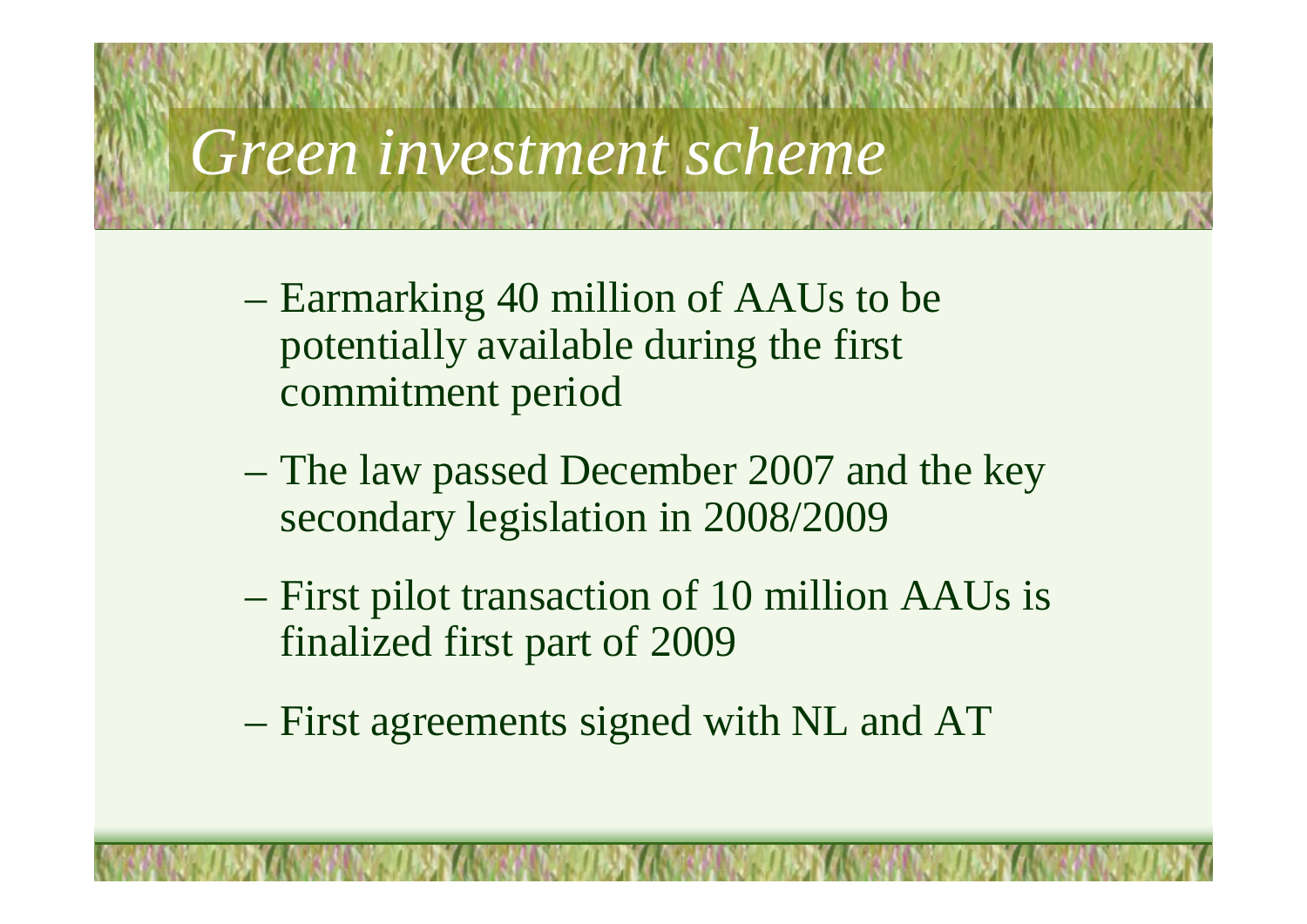

• Technology conversion from fossil to renewable energy (11 mil. EUR)

• Development of technologies limiting greenhouse gas emissions (2,5 mil EUR)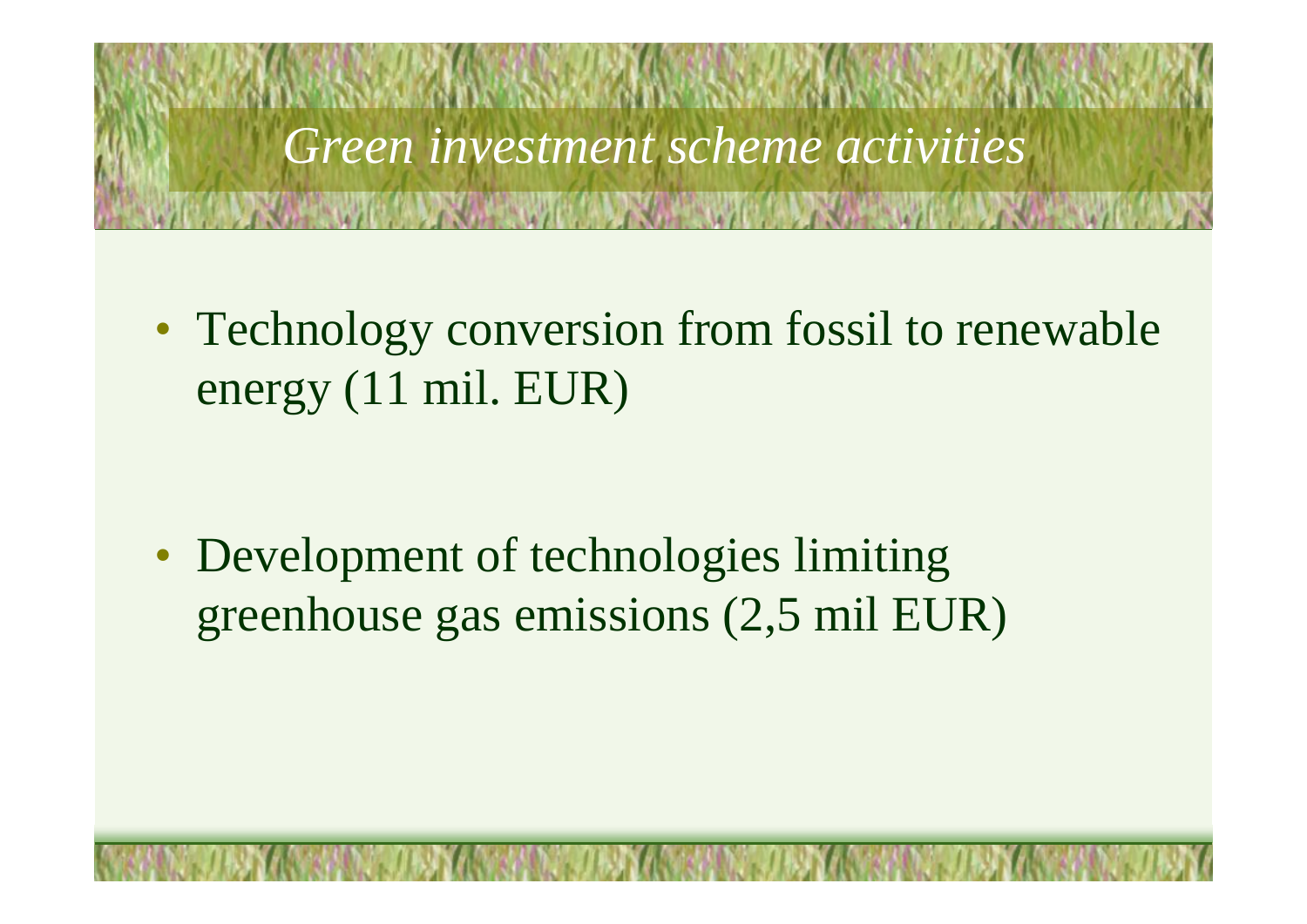*Conclusions and suggestions*

**CARLO SALLO ARTISTA COMPANY** 

- Ensure grid infrastructure is updated and interconnectors are improved, in order to incorporate large amounts of wind energy into the electricity grid, while improving the functioning of the Internal Energy Market;
- To meet the new EWEA target by 2020;
- More discussion with scientists and public;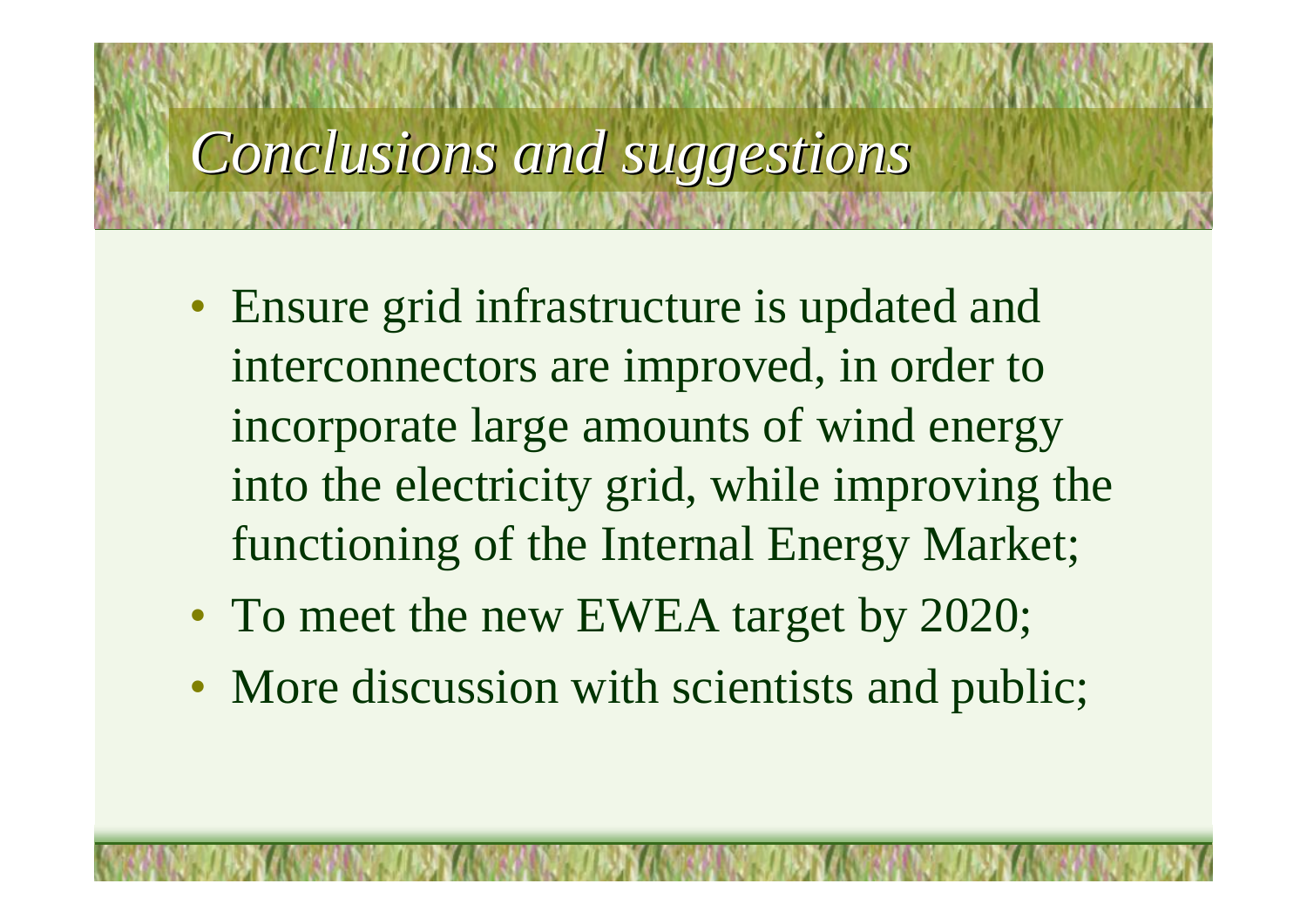*Conclusions and suggestions (II)*

**LANGE STATE AND STATE** 

- Revision of legislation removal of obstacles for wind energy,
- Nepieciešams teritoriālais plānojums jūras teritorijām;
- Priority financing of research and education.